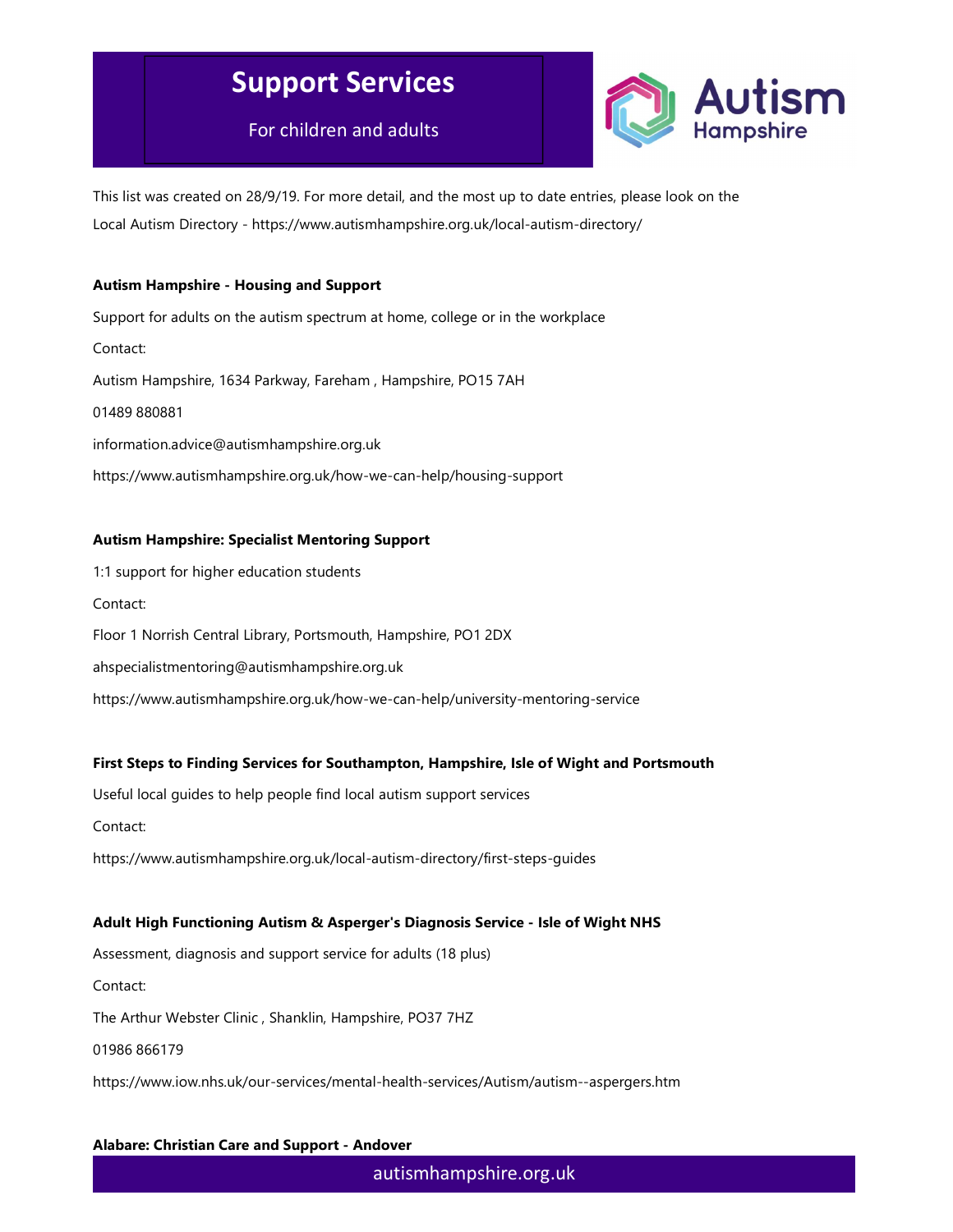## For children and adults



Supporting vulnerable, homeless and marginalised people Contact: Riverside House, Churchfields, Salisbury, SP2 7UD 01264 369694 enquiries@alabare.co.uk http://www.alabare.co.uk/about

#### Andover and District Mencap

Supporting individuals with learning disabilities Contact: The Wellington Centre, Winchester Road, Andover, Hampshire, SP10 2EG 01264321840 enquiries@andovermencap.org https://andovermencap.org/

### AS Mentoring

Specialist mentoring and employment support for adults with autism spectrum conditions and other neurodiverse conditions

Contact:

07722 161 244

enquiries@asmentoring.co.uk

https://asmentoring.co.uk/

#### ASD and ADHD Service: Hampshire - Surrey and Borders Partnership NHS Foundation Trust

Diagnosis and support for adults with ASD or ADHD

Contact:

Dickson House Medical Centre, Basingstoke, Hampshire, RG21 7AN

01256 361 180

https://www.sabp.nhs.uk/our-services/learning-disabilities/asd-adhd/autism-adh

#### Challenging Behaviour Foundation Family Support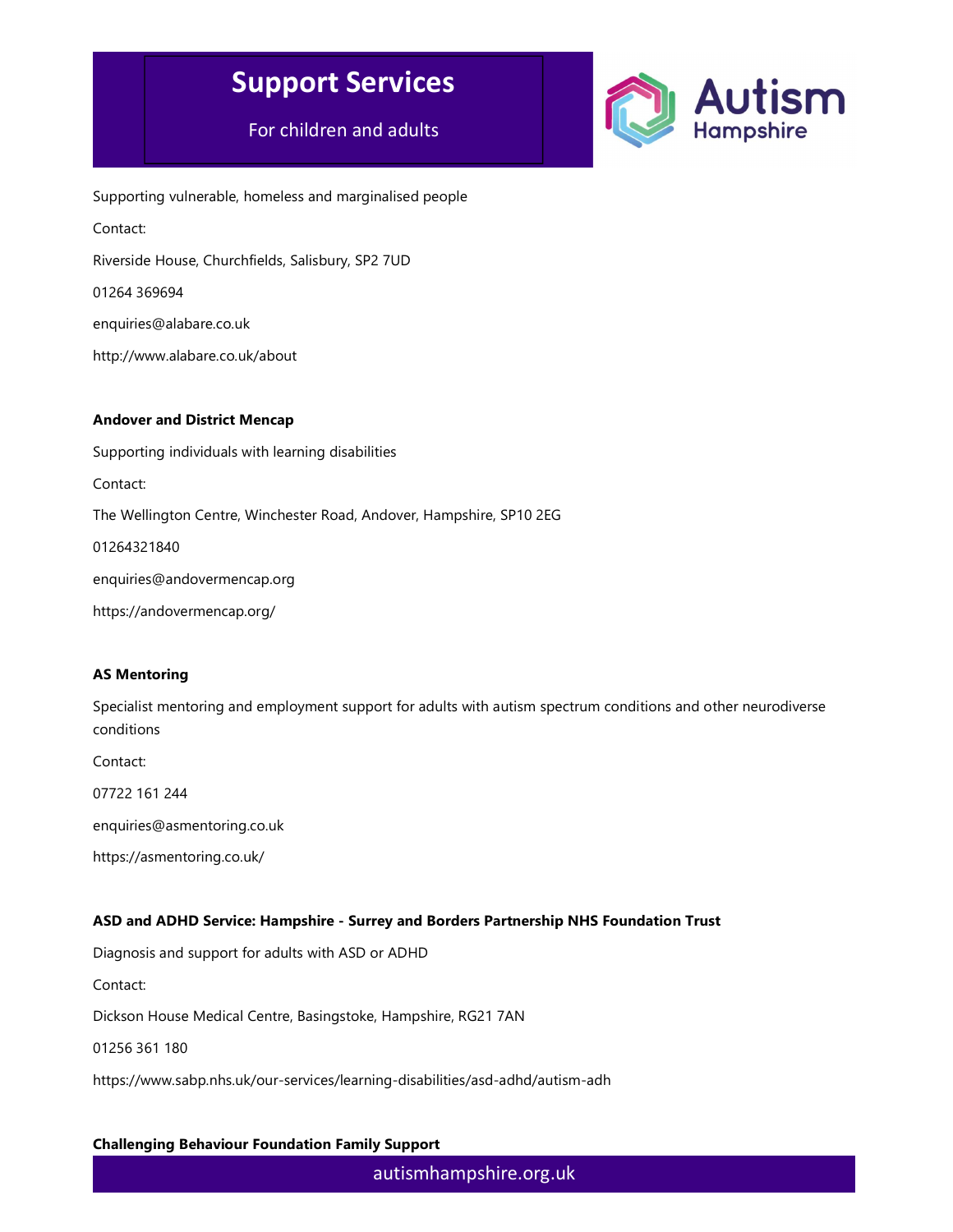For children and adults



Charity for people with severe learning disabilities whose behaviour challenges Contact: The Challenging Behaviour Foundation, Chatham, Kent, ME4 6BE 01634 838739 support@thecbf.org.uk http://www.challengingbehaviour.org.uk/

#### Clinical Partners Southampton

For adults, and parents of children with special needs including autism Contact: 147 Shirley Road, Southampton, Hampshire, SO15 3FH 0203 326 9160 help@clinical-partners.co.uk https://www.clinical-partners.co.uk/child-adolescents/autistic-spectrum-disorders

### Hampshire County Council: Services for Young Children

Supporting parents, carers, families, childcare and early years education Contact: Services for Young Children, Winchester, Hampshire, SO23 8UG 01962 847070 childcare@hants.gov.uk http://www.hants.gov.uk/childcare

### Hampshire Specialist Parenting Support Service, Provided By Barnardo's

For parents and carers of children aged 5-17 with ADHD, autistic spectrum conditions and behaviour that challenges Contact: Post Office Chambers, Hedge End, Southampton, Hampshire, SO30 4QU 01489 799178 hampshireparenting@barnardos.org.uk

http://www.barnardos.org.uk/hspss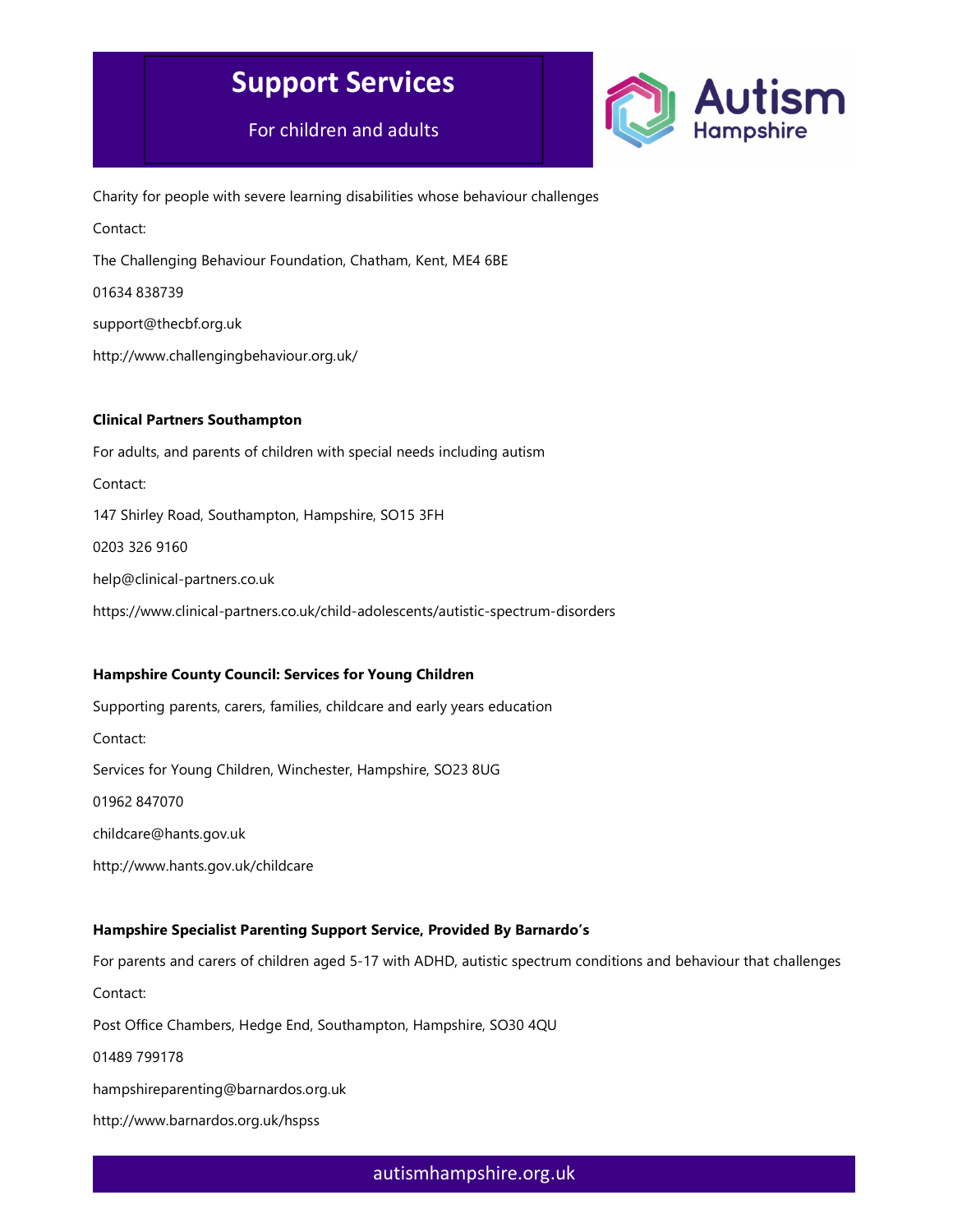For children and adults



#### Isle of Wight Council: Adults Services

Care and support including personal care and practical help for over 18s Contact: County Hall, Newport , Isle of Wight, PO30 1UD 01983 823340 https://www.iow.gov.uk/Residents/Care-Support-and-Housing/Adults-Services/

### Isle of Wight Council: Children's Centres

Isle of Wight NHS Trust

Contact:

https://www.iow.nhs.uk/our-services/health-visiting-school-nursing/childrens-centres.htm

#### Isle of Wight Council: Children's services

Information for parents, carers and professionals Contact: Customer Service Centre, Newport, Isle of Wight, PO30 1UD 01983 821000 customer.services@iow.gov.uk http://www.iwight.com/Residents/Care-and-Support/Childrens-Services/

#### Isle of Wight Educational Psychology Service

Specialist Autism Assessment & Support Service Contact: Rocklands Manor, St Lawrence, Isle of Wight, PO38 1XH 01983 854777 helloiweps@gmail.com http://www.iweps.co.uk/autism.html

#### Minstead Trust - New Forest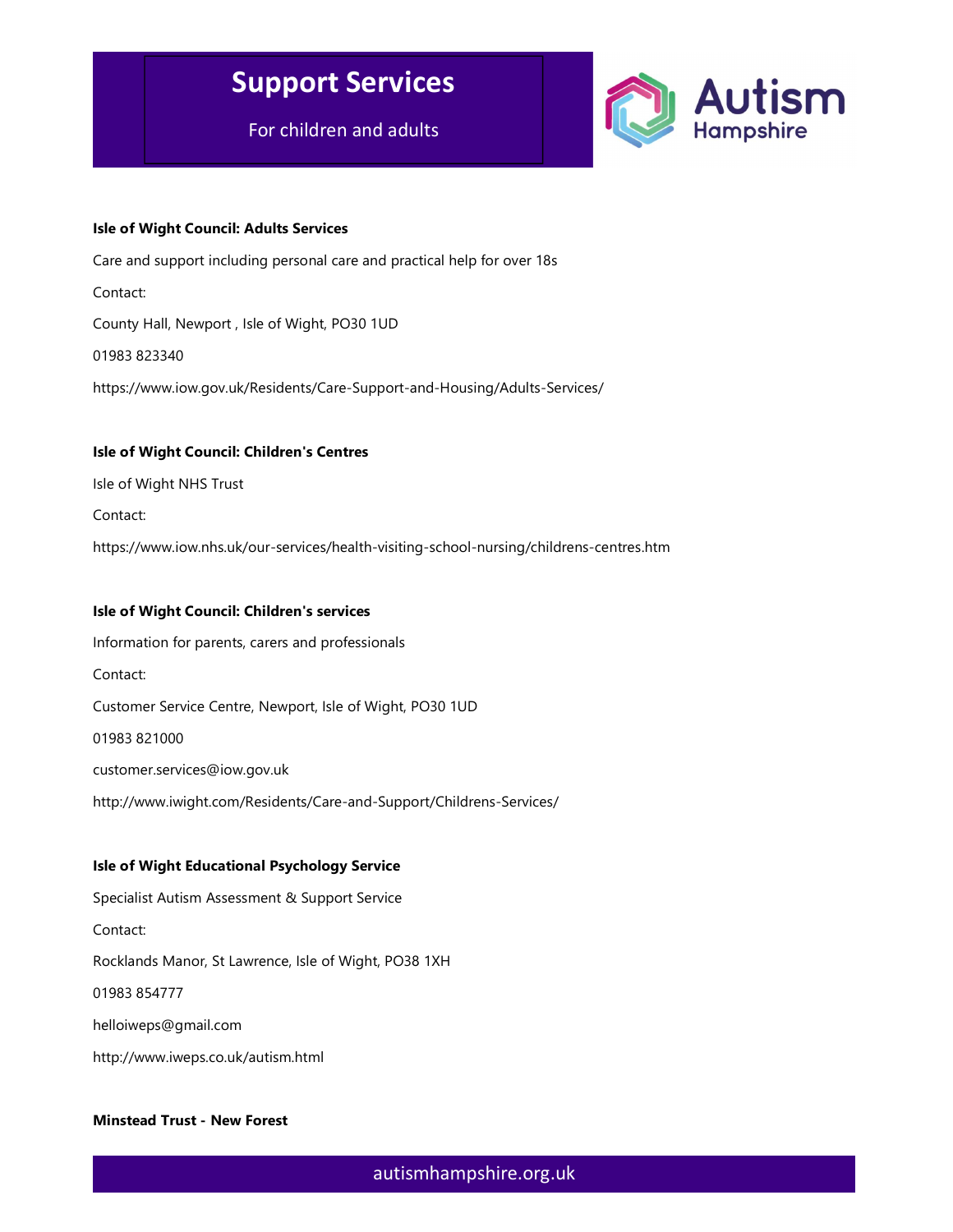## For children and adults



Growing lives together - Supported living Contact: Minstead Training Trust, , Minstead , Hampshire, SO43 7FT 02380 812 002 info@MinsteadTT.org http://www.minsteadtt.org/

#### Mustard Seed Autism Trust - Registered Charity

Supporting families living with autism in an around Farnborough Contact: Frimhurst Family House, Frimley Green, Surrey, GU16 6NU 07980 636413 info@mustardseedautism.co.uk https://www.mustardseedautism.co.uk/

#### Off The Record, South East Hampshire

Information, support and counselling service for young people, aged 11-25 Contact: Off The Record, Havant, Hampshire, PO9 3SU 02392 785999 enquiries@otr-south.org.uk http://www.otr-south.org.uk/

#### One Community, Eastleigh

Support services and information for clients or their carers Contact: 16 Romsey Road, Eastleigh, Hampshire, SO50 9AL 02380 902400 info@1community.org.uk http://www.1community.org.uk/pages/home.aspx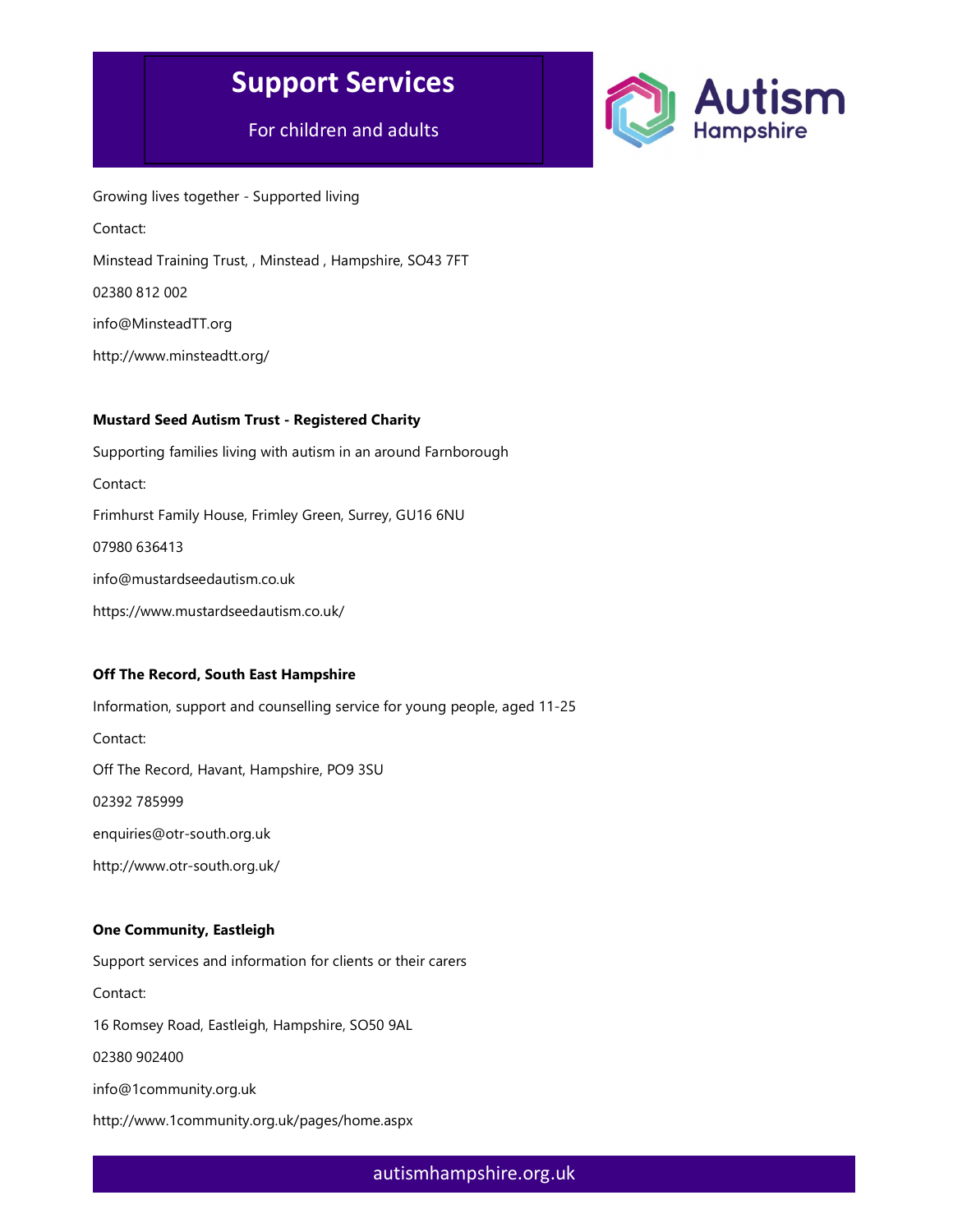For children and adults



Read more

#### Parentlink: Supportlink

Supporting families within the community Contact: Parentlink, Colors, Holbury, Hampshire, SO45 2PA 07403344470 info@parent-link.co.uk http://www.parent-link.co.uk/services/supportlink/

#### Portage - Home Visiting Educational Service, Hampshire Branch

Working with parents & carers of pre-school age for children (0-4 years) Contact: X-Perience, Young Persons Centre, Fareham, Hampshire, PO16 7SJ 02392 244020 beverley.strong@hants.gov.uk https://www.portage.org.uk/hampshire-portage-service

#### Portsmouth Special Educational Needs and Disabilities Information Advice and Support Service

For parents or carers of a child or young person with a disability and/or special educational needs, aged 0-25

Contact:

0300 303 2000

portsmouthiass@roseroad.org.uk

http://www.portsmouthsendiass.info/en/About\_us

#### Rose Road Association (Southampton)

Providing a range of services for young disabled people, aged 0-25 Contact: Bradbury Centre , Southampton, Hampshire, SO16 5NA 02380 721234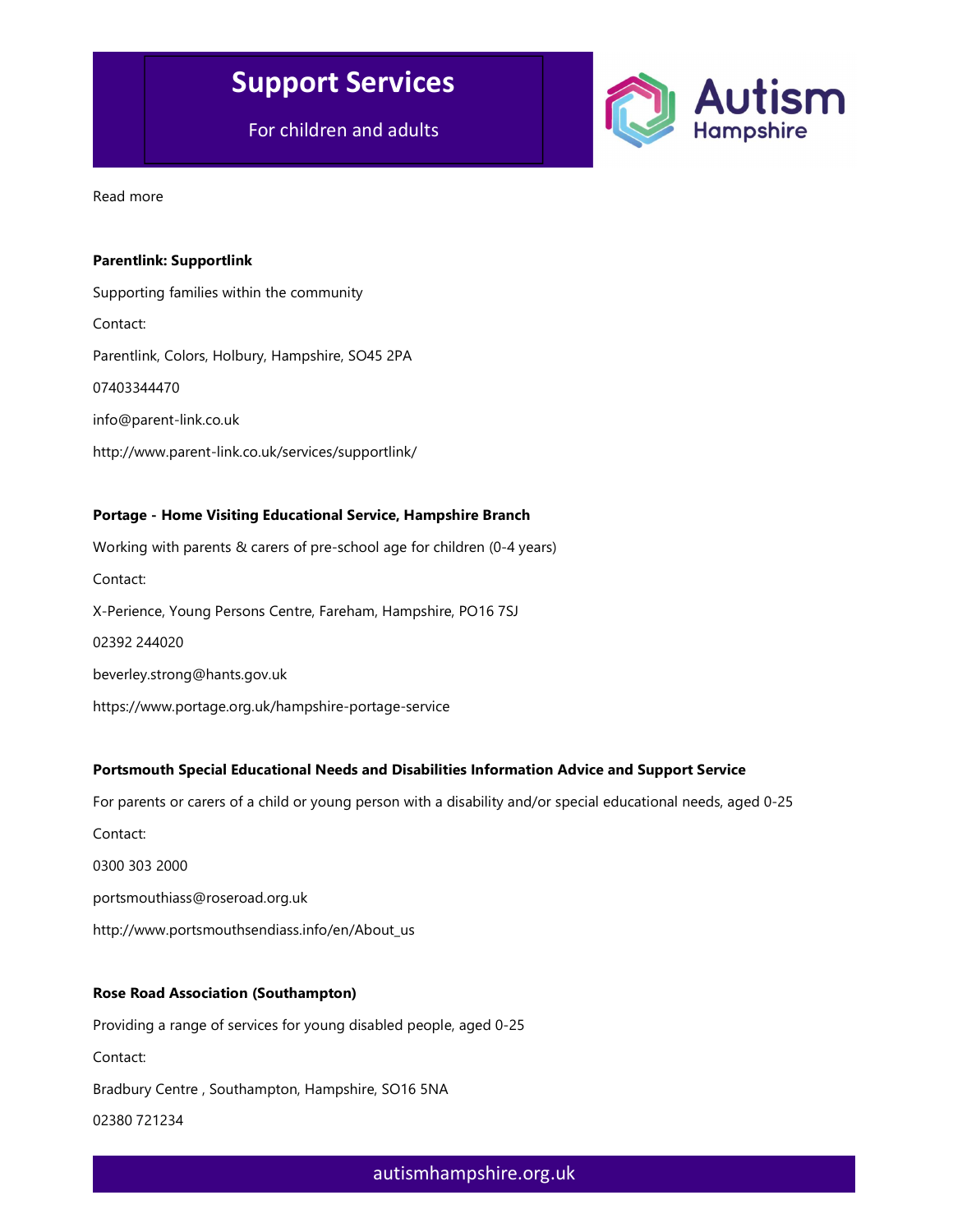For children and adults



askus@roseroad.org.uk

http://www.roseroad.org.uk

#### SENTAS (Special Educational Needs Transport Advocacy Service)

Information, advice and advocacy around issues with SEN home to school and college transport

Contact:

07986768085

info@sentas.co.uk

http://roseroad.cmail19.com/t/r-l-yhttlrkl-ttzatydd-a/

#### Stuarts House Care Ltd - New Forest

Day care support and residential support for adults with autism

Contact:

Stuarts House Care Ltd, Bartley, , SO40 2LN

07880 558011

AMANDA@STUARTSHOUSECARE.COM

https://www.stuartshousecare.com

Read more

#### The G.R.O.W Project Day Service

For adults aged 18+ with learning and physical disabilities in Southampton and Eastleigh

Contact:

Bank House, Southampton, Hampshire, SO14 3AB

0330 133 0174

thegrowproject@srglimited.co.uk

#### The Phoenix Project IOW - Ryde

Services for adults with learning disabilities and autism

Contact:

The Phoenix Centre, Ryde, Isle of Wight , PO33 3HS